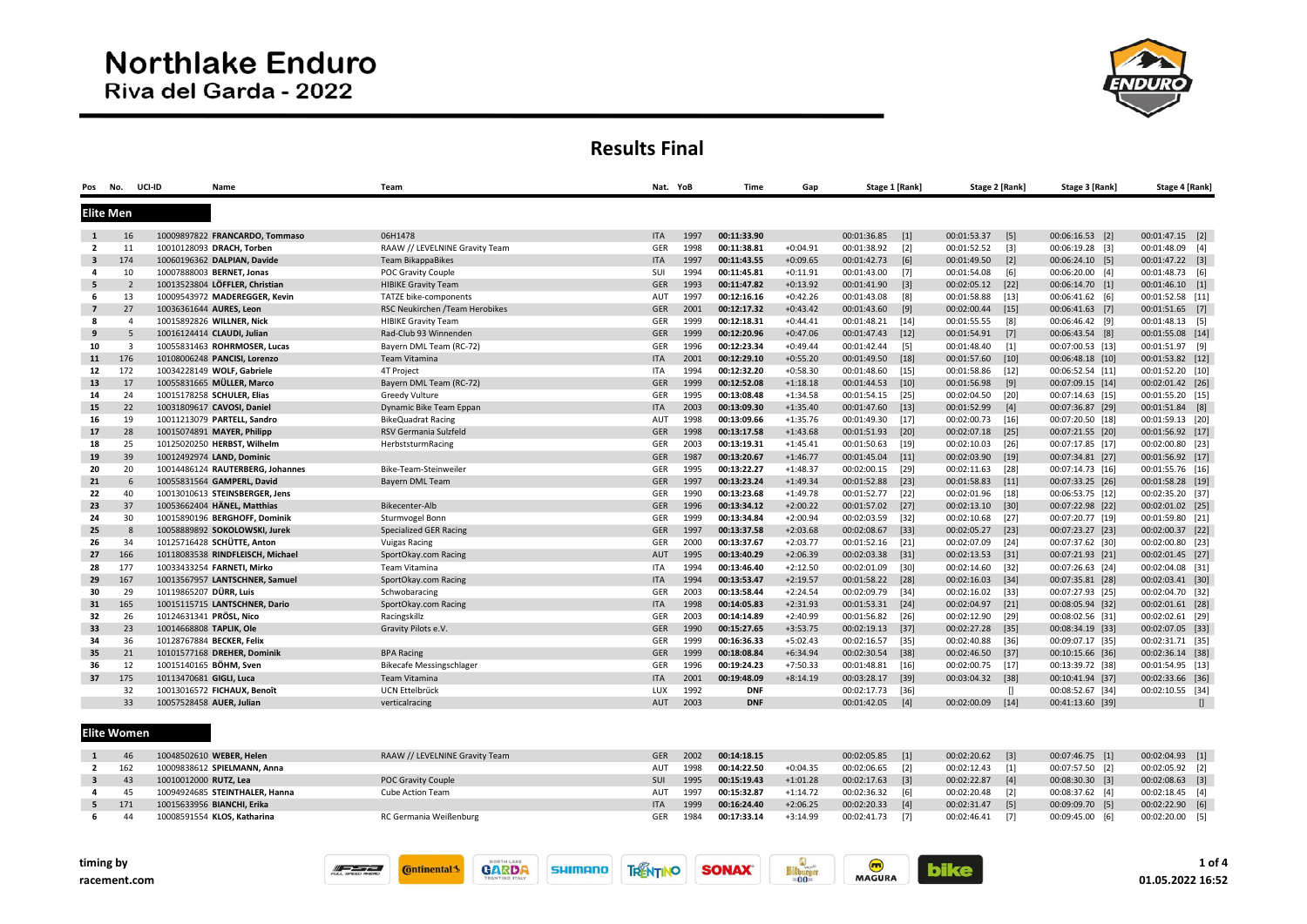

## Results Final

| Pos                     | No.                | UCI-ID   | Name                                                          |                           | Team                                     | Nat. YoB          |              | <b>Time</b>                | Gap                      | Stage 1 [Rank]             |                   | Stage 2 [Rank]             |                   | Stage 3 [Rank]                       | Stage 4 [Rank]                      |
|-------------------------|--------------------|----------|---------------------------------------------------------------|---------------------------|------------------------------------------|-------------------|--------------|----------------------------|--------------------------|----------------------------|-------------------|----------------------------|-------------------|--------------------------------------|-------------------------------------|
| $\overline{7}$          |                    | 42       | 10117827803 WEINMANN, Lotta                                   |                           | Marin Bikes Germany / Trail-On BikeSport | <b>GER</b>        | 2005         | 00:22:31.84                | $+8:13.69$               | 00:02:30.85                | $[5]$             | 00:02:44.80                | [6]               | 00:14:25.36 [7]                      | 00:02:50.83 [7]                     |
|                         |                    | 41       | 10109873193 GALLITZENDÖRFER, Katja                            |                           | TV Burglengenfeld                        | GER               | 1998         |                            |                          | 00:04:02.90                | [8]               |                            | II.               | Л                                    | $\mathbf{u}$                        |
|                         |                    |          |                                                               |                           |                                          |                   |              |                            |                          |                            |                   |                            |                   |                                      |                                     |
|                         | Pro U19 male       |          |                                                               |                           |                                          |                   |              |                            |                          |                            |                   |                            |                   |                                      |                                     |
| 1                       |                    | 48       | 10034755383 TSCHAGER, Samuel                                  |                           | Dynamic Bike Team Eppan                  | <b>ITA</b>        | 2004         | 00:13:29.86                |                          | 00:01:58.33                | $[2]$             | 00:02:07.83                | $[1]$             | 00:07:23.10 [1]                      | $00:02:00.60$ [1]                   |
| $\overline{2}$          |                    | 50       | 10036277172 STÄBLER, Luca                                     |                           | <b>MTB Teck</b>                          | GER               | 2006         | 00:13:59.35                | $+0.29.49$               | 00:01:55.05                | $[1]$             | 00:02:10.39                | $\lceil 2 \rceil$ | 00:07:50.63 [3]                      | 00:02:03.28 [2]                     |
| $\overline{\mathbf{3}}$ |                    | 47       | 10107720908 HIERLING, Luca                                    |                           | <b>Best Bike</b>                         | <b>GER</b>        | 2004         | 00:14:10.89                | $+0:41.03$               | 00:02:05.08                | $[4]$             | 00:02:15.09                | $[4]$             | 00:07:47.07 [2]                      | $00:02:03.65$ [3]                   |
| 4                       |                    | 52       | 10113847264 HAILER, Cosma                                     |                           |                                          | GER               | 2004         | 00:14:20.89                | $+0:51.03$               | 00:02:03.04                | $[3]$             | 00:02:12.62                | $[3]$             | 00:08:01.40 [4]                      | 00:02:03.83 [4]                     |
| 5                       |                    | 51       | 10116594283 BARONI, Nicola                                    |                           | Niardo for Bike A.S.D                    | <b>ITA</b>        | 2004         | 00:15:34.45                | $+2:04.59$               | 00:02:13.75                | $[5]$             | 00:02:31.37                | $[5]$             | 00:08:30.60 [5]                      | 00:02:18.73 [5]                     |
|                         | <b>Pro Masters</b> |          |                                                               |                           |                                          |                   |              |                            |                          |                            |                   |                            |                   |                                      |                                     |
| 1                       | 163                |          | 10002338387 FRUET, Martino                                    |                           | Team Lapierre - Trentino                 | <b>ITA</b>        | 1977         | 00:11:54.26                |                          | 00:01:45.40                | $[1]$             | 00:01:58.75                | $[3]$             | 00:06:22.37 [1]                      | 00:01:47.74 [1]                     |
| $\overline{2}$          |                    | 55       | 10090980223 BACHMANN, Clemens                                 |                           | <b>BSG Flughafen Stuttgart</b>           | GER               | 1987         | 00:12:33.81                | $+0:39.55$               | 00:01:47.88                | $[3]$             | 00:01:56.88                | $[1]$             | 00:06:53.35 [2]                      | 00:01:55.70 [2]                     |
| 3                       |                    | 60       | 10118649269 TIRALA, Armin                                     |                           | Radunion St.Johann/Tirol                 | AUT               | 1987         | 00:13:15.62                | $+1:21.36$               | 00:01:50.48                | $[4]$             | 00:02:01.18                | $[4]$             | 00:07:15.61 [3]                      | 00:02:08.35 [9]                     |
| 4                       |                    | 58       | 10116723619 KIESER, Alexander                                 |                           | Next Level Racing                        | GER               | 1987         | 00:13:30.24                | $+1:35.98$               | 00:01:46.21                | $[2]$             | 00:01:58.72                | $\lceil 2 \rceil$ | 00:07:40.59 [6]                      | 00:02:04.72 [6]                     |
| 5                       |                    | 54       | 10023460947 EXENBERGER, Kurt                                  |                           | BIKEACADEMY.COM                          | AUT               | 1975         | 00:13:30.31                | $+1:36.05$               | 00:01:52.46                | $[5]$             | 00:02:04.82                | $[5]$             | 00:07:29.35 [4]                      | 00:02:03.68 [4]                     |
| 6                       |                    | 63       | 10031512856 BALLARINI, Diego                                  |                           | Team Todesco                             | ITA               | 1975         | 00:13:53.34                | $+1:59.08$               | 00:01:56.50                | $[7]$             | 00:02:09.55                | [6]               | 00:07:43.60 [7]                      | 00:02:03.69 [5]                     |
| $\overline{7}$          |                    | 57       | 10051766658 EICHINGER, Christoph                              |                           | <b>Freeride Factory</b>                  | <b>GER</b>        | 1980         | 00:14:05.40                | $+2:11.14$               | 00:01:55.20                | [6]               | 00:02:18.60                | $[11]$            | 00:07:48.24 [9]                      | $00:02:03.36$ [3]                   |
| 8                       |                    | 64       | 10031131223 FARINOLA, Valentino                               |                           | team todesco                             | ITA               | 1978         | 00:14:15.02                | $+2:20.76$               | 00:02:12.28                | $[12]$            | 00:02:11.66                | $[7]$             | 00:07:33.35 [5]                      | 00:02:17.73 [16]                    |
| 9                       | 169                |          | 10032673624 TOMASI, Teo                                       |                           | B <sub>3L</sub>                          | <b>ITA</b>        | 1987         | 00:14:15.65                | $+2:21.39$               | 00:02:07.00                | $[10]$            | 00:02:14.65                | [9]               | 00:07:44.15 [8]                      | 00:02:09.85 [13]                    |
| 10                      |                    | 59       | 10114360152 SEEMÜLLER, Julian                                 |                           | Next Level Racing e.V.                   | GER               | 1987         | 00:14:29.96                | $+2:35.70$               | 00:02:00.85                | [8]               | 00:02:29.23                | $[13]$            | 00:07:50.51 [10]                     | 00:02:09.37 [12]                    |
| 11                      |                    | 65<br>62 | 10011897335 REICHMANN, Matthias                               |                           |                                          | <b>GER</b>        | 1980<br>1986 | 00:14:53.74<br>00:14:56.23 | $+2:59.48$               | 00:02:05.10                | $[9]$             | 00:02:15.33                | $[10]$            | 00:08:24.93 [13]                     | 00:02:08.38 [10]                    |
| 12<br>13                |                    | 56       | 10013971923 REISER, Christoph<br>10003750749 HERRMANN, Stefan |                           | Suspensionlab racing squad<br>CANYON     | GER<br><b>GER</b> | 1964         | 00:15:12.60                | $+3:01.97$<br>$+3:18.34$ | 00:02:19.78<br>00:02:10.21 | $[16]$            | 00:02:14.62<br>00:02:32.73 | [8]               | 00:08:13.92 [11]                     | 00:02:07.91 [8]                     |
| 14                      | 170                |          | 10126922561 BRUNI, Alex                                       |                           | B3L                                      | <b>ITA</b>        | 1990         | 00:15:28.10                | $+3:33.84$               | 00:02:12.67                | $[11]$<br>$[13]$  | 00:02:21.37                | $[15]$<br>$[12]$  | 00:08:23.06 [12]<br>00:08:37.68 [14] | 00:02:06.60 [7]<br>00:02:16.38 [15] |
| 15                      | 161                |          | 10059622042 HOEHNS, Markus                                    |                           | XXL Fahrrad Franz                        | <b>GER</b>        | 1973         | 00:15:40.77                | $+3:46.51$               | 00:02:19.04                | $[15]$            | 00:02:34.06                | $[16]$            | 00:08:39.10 [15]                     | 00:02:08.57 [11]                    |
| 16                      |                    | 53       | 10033320490 ZAGNI, Pietro                                     |                           | ASD CICLI BACCHETTI                      | <b>ITA</b>        | 1987         | 00:15:42.35                | $+3:48.09$               | 00:02:16.22                | $[14]$            | 00:02:29.83                | $[14]$            | 00:08:43.52 [16]                     | 00:02:12.78 [14]                    |
|                         | <b>Open Men</b>    |          |                                                               |                           |                                          |                   |              |                            |                          |                            |                   |                            |                   |                                      |                                     |
| 1                       |                    | 92       | ZÜND, Nico                                                    |                           | Radsport Frei                            | SUI               | 1999         | 00:12:14.93                |                          | 00:01:43.88                | $[1]$             | 00:02:00.90                | $[3]$             | 00:06:39.70 [1]                      | 00:01:50.45 [2]                     |
| $\overline{2}$          | 100                |          |                                                               | <b>LECLAIR, Sylvain</b>   | Sport Import                             | GER               | 2000         | 00:12:18.06                | $+0:03.13$               | 00:01:46.87                | $[3]$             | 00:01:57.28                | $\lceil 2 \rceil$ | 00:06:43.64 [2]                      | 00:01:50.27 [1]                     |
| $\overline{\mathbf{3}}$ |                    | 75       |                                                               | NIEDERSTÄTTER, Markus     | <b>DROPTOURISTEN</b>                     | <b>ITA</b>        | 1999         | 00:12:45.94                | $+0:31.01$               | 00:01:44.65                | $\lceil 2 \rceil$ | 00:01:55.70                | $[1]$             | 00:07:13.15 [6]                      | 00:01:52.44 [3]                     |
| 4<br>5                  | 115                | 72       | <b>ECCEL, Hannes</b>                                          | SALMERINI, Jari           | DropTouristen                            | ITA<br><b>ITA</b> | 1999         | 00:12:55.71<br>00:13:07.33 | $+0:40.78$<br>$+0:52.40$ | 00:01:49.54<br>00:01:55.23 | [6]<br>$[14]$     | 00:02:08.39<br>00:02:04.73 | $[10]$<br>$[4]$   | 00:07:00.65 [3]<br>00:07:06.80 [4]   | 00:01:57.13 [6]<br>00:02:00.57 [10] |
| 6                       |                    | 91       | <b>ENDER, Sandro</b>                                          |                           | Radsport Frei                            | SUI               | 1996         | 00:13:07.37                | $+0:52.44$               | 00:01:46.87                | $[3]$             | 00:02:08.61                | $[11]$            | 00:07:16.42 [7]                      | 00:01:55.47 [4]                     |
| $\overline{7}$          |                    | 85       |                                                               | SCHRÖDER, Jakob           | Mtb Academy                              | GER               | 1994         | 00:13:14.53                | $+0:59.60$               | 00:02:00.58                | $[23]$            | 00:02:05.28                | [5]               | 00:07:12.40 [5]                      | 00:01:56.27 [5]                     |
| 8                       | 107                |          |                                                               | <b>KRINNINGER, Robert</b> | <b>VuiGas Racing</b>                     | GER               | 2001         | 00:13:32.37                | $+1:17.44$               | 00:01:54.92                | $[12]$            | 00:02:05.50                | [6]               | 00:07:26.17 [8]                      | 00:02:05.78 [18]                    |
| 9                       | 121                |          | <b>KOLTAI, Alex</b>                                           |                           |                                          | <b>HUN</b>        | 1992         | 00:13:33.17                | $+1:18.24$               | 00:01:53.18                | $[10]$            | 00:02:07.75                | $[9]$             | 00:07:32.69 [9]                      | 00:01:59.55 [7]                     |
| 10                      |                    | 71       |                                                               | <b>CARLINI, Tommaso</b>   | DropTouristen                            | ITA               | 1999         | 00:13:54.90                | $+1:39.97$               | 00:01:55.80                | $[15]$            | 00:02:17.43                | $[25]$            | 00:07:39.84 [10]                     | 00:02:01.83 [13]                    |
| 11                      |                    | 73       |                                                               | <b>ERCKERT, Hannes</b>    | DropTouristen                            | <b>ITA</b>        | 1996         | 00:13:55.50                | $+1:40.57$               | 00:01:55.16                | $[13]$            | 00:02:11.35                | $[16]$            | 00:07:42.85 [12]                     | 00:02:06.14 [20]                    |
| 12                      |                    | 76       | 10030175973 VON DEELLEMANN, Hannes                            |                           | Dynamic Bike Team Eppan                  | <b>ITA</b>        | 2000         | 00:13:56.48                | $+1:41.55$               | 00:02:00.87                | $[24]$            | 00:02:08.93                | $[14]$            | 00:07:46.14 [13]                     | 00:02:00.54 [9]                     |
| 13                      | 110                |          | <b>ACKER, Max</b>                                             |                           |                                          | <b>GER</b>        | 2002         | 00:14:03.59                | $+1:48.66$               | 00:02:06.41                | $[26]$            | 00:02:05.79                | $[7]$             | 00:07:50.21 [14]                     | 00:02:01.18 [11]                    |
| 14                      |                    | 66       | 10127023096 PORAZZI, Riccardo                                 |                           | ALL4CYCLING ASD                          | ITA               | 1996         | 00:14:07.29                | $+1:52.36$               | 00:01:48.87                | [5]               | 00:02:14.93                | $[21]$            | 00:07:41.65 [11]                     | 00:02:21.84 [41]                    |
| 15                      |                    | 82       | SIVULA, Paavo                                                 |                           | Lahden pyöräilijät                       | <b>FIN</b>        | 1990         | 00:14:11.53                | $+1:56.60$               | 00:01:59.46                | $[21]$            | 00:02:17.40                | $[24]$            | 00:07:54.30 [16]                     | 00:02:00.37 [8]                     |
| 16                      |                    | 93       | <b>FISCHER, Lars</b>                                          |                           | Renz Radsport                            | GER               | 1997         | 00:14:12.92                | $+1:57.99$               | 00:01:51.25                | [8]               | 00:02:08.72                | $[13]$            | 00:08:10.90 [19]                     | 00:02:02.05 [14]                    |
| 17                      | 119                |          |                                                               | <b>KAPPES, Florian</b>    |                                          | <b>GER</b>        | 2001         | 00:14:15.49                | $+2:00.56$               | 00:01:59.22                | $[19]$            | 00:02:14.27                | $[20]$            | 00:07:53.90 [15]                     | 00:02:08.10 [23]                    |
| 18                      | 118                |          | HIRSCH, Olaf                                                  |                           |                                          | GER               | 1991         | 00:14:28.77                | $+2:13.84$               | 00:01:59.35                | $[20]$            | 00:02:09.10                | $[15]$            | 00:08:14.33 [20]                     | 00:02:05.99 [19]                    |









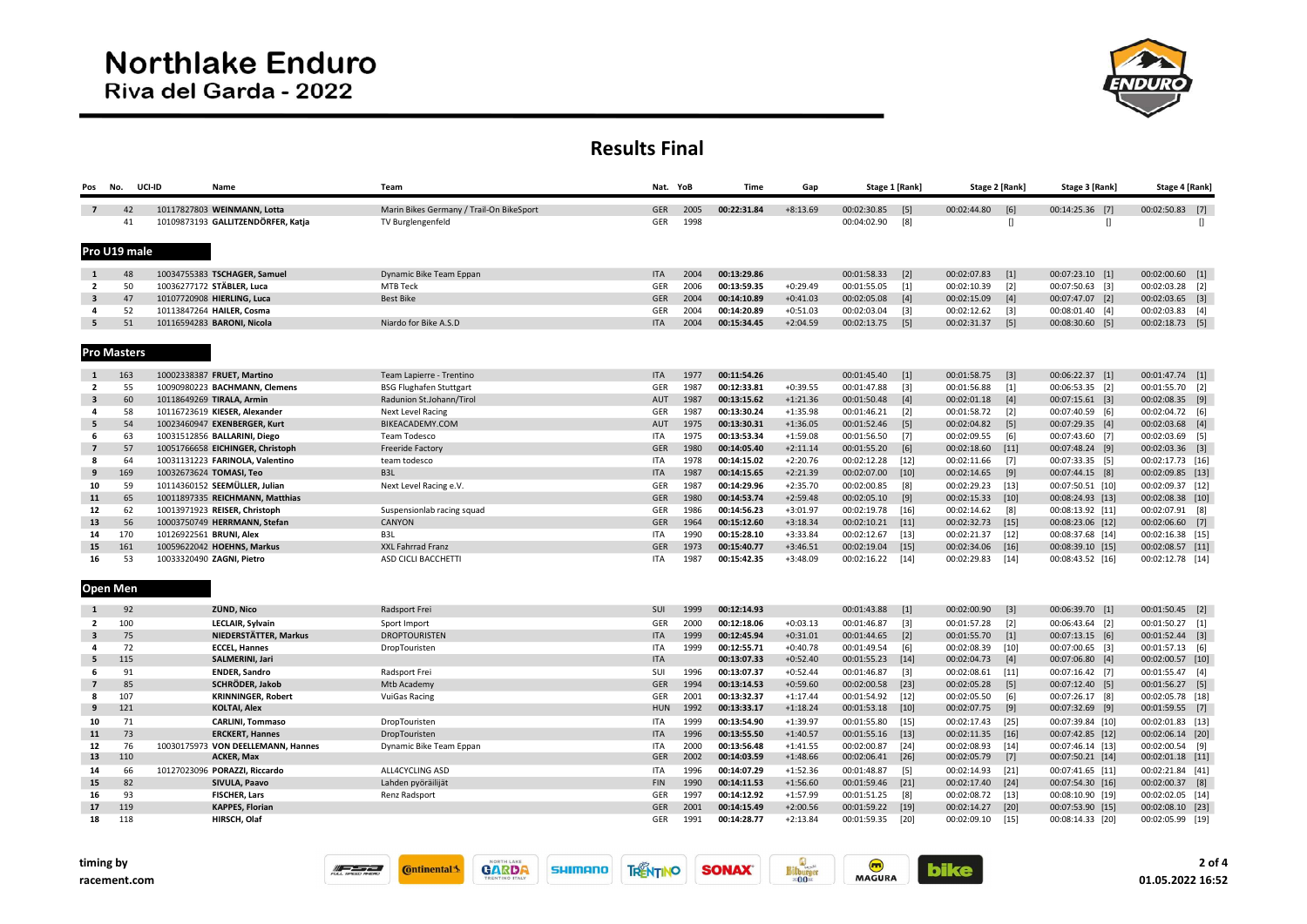# **Northlake Enduro** Riva del Garda - 2022



#### Results Final

| Pos | No. | UCI-ID | Name                             | Team                                |            | Nat. YoB | <b>Time</b> | Gap         |                  | Stage 1 [Rank] | Stage 2 [Rank] |        | Stage 3 [Rank]   | Stage 4 [Rank]   |
|-----|-----|--------|----------------------------------|-------------------------------------|------------|----------|-------------|-------------|------------------|----------------|----------------|--------|------------------|------------------|
| 19  | 74  |        | <b>ERCKERT, Alexander</b>        | DropTouristen                       | <b>ITA</b> | 1997     | 00:14:29.47 | $+2:14.54$  | 00:02:00.03      | $[22]$         | 00:02:15.03    | $[22]$ | 00:08:04.90 [18] | 00:02:09.51 [24] |
| 20  | 109 |        | 10060391170 PIRZER, Nikolai      | Zweirad Stadler - TV Burglengenfeld | GER        | 2001     | 00:14:33.14 | $+2:18.21$  | 00:01:54.77 [11] |                | 00:02:17.92    | $[26]$ | 00:08:16.08 [22] | 00:02:04.37 [15] |
| 21  | 99  |        | <b>LAUER, Swen</b>               | Sport Import                        | GER        | 1968     | 00:14:40.84 | $+2:25.91$  | 00:02:12.34 [30] |                | 00:02:08.70    | $[12]$ | 00:08:15.00 [21] | 00:02:04.80 [16] |
| 22  | 90  |        | <b>ERDMANN. Pascal</b>           | Radsport Erdmann Racing             | GER        | 1996     | 00:14:46.78 | $+2:31.85$  | 00:01:58.43      | $[17]$         | 00:02:12.33    | $[17]$ | 00:08:26.14 [27] | 00:02:09.88 [25] |
| 23  | 112 |        | <b>AZZOPARDI, Mark</b>           |                                     | <b>GBR</b> | 1973     | 00:14:51.20 | $+2:36.27$  | 00:02:11.20 [29] |                | 00:02:27.25    | $[32]$ | 00:08:02.00 [17] | 00:02:10.75 [27] |
| 24  | 97  |        | <b>HEIDL, Jonas</b>              | Schaltwerk Schwaigern               | GER        | 2000     | 00:14:55.00 | $+2:40.07$  | 00:01:57.00      | $[16]$         | 00:02:13.00    | $[18]$ | 00:08:25.00 [26] | 00:02:20.00 [40] |
| 25  | 68  |        | 10032173466 GAZZOLA, Ezio        | ASD BIKESIDE TEAM                   | <b>ITA</b> | 1994     | 00:15:11.80 | $+2:56.87$  | 00:02:15.71 [34] |                | 00:02:21.00    | $[27]$ | 00:08:23.42 [25] | 00:02:11.67 [31] |
| 26  | 131 |        | <b>URBAN, Manuel</b>             |                                     | GER        | 1996     | 00:15:19.71 | $+3:04.78$  | 00:02:03.40      | $[25]$         | 00:02:22.95    | $[28]$ | 00:08:48.27 [31] | 00:02:05.09 [17] |
| 27  | 114 |        | <b>GARBELLINI, Alessandro</b>    |                                     | <b>ITA</b> | 1986     | 00:15:29.01 | $+3:14.08$  | 00:02:08.58      | $[27]$         | 00:02:50.27    | $[53]$ | 00:08:18.89 [24] | 00:02:11.27 [28] |
| 28  | 129 |        | ROSSI, Leonardo                  |                                     | SUI        | 2002     | 00:15:52.32 | $+3:37.39$  | 00:02:42.25      | [52]           | 00:02:15.05    | $[23]$ | 00:08:48.07 [30] | 00:02:06.95 [22] |
| 29  | 102 |        | <b>ZAGEL, Florian</b>            | Stay loose stay safe!               | <b>GER</b> | 1996     | 00:15:52.85 | $+3:37.92$  | 00:01:52.60      | $[9]$          | 00:02:49.23    | $[52]$ | 00:09:09.36 [35] | 00:02:01.66 [12] |
| 30  | 157 |        | <b>LEINGARTNER, Philipp</b>      |                                     | GER        | 1996     | 00:15:58.66 | $+3:43.73$  | 00:02:16.08      | $[35]$         | 00:02:27.48    | $[33]$ | 00:09:03.68 [34] | 00:02:11.42 [30] |
| 31  | 98  |        | ZURBRÜGG. Rolf                   | Sender                              | SUI        | 1989     | 00:16:06.04 | $+3:51.11$  | 00:03:28.19      | $[57]$         | 00:02:13.16    | $[19]$ | 00:08:17.77 [23] | 00:02:06.92 [21] |
| 32  | 78  |        | LUPELLI, Leonardo                | Flat is Fu#ked!                     | <b>ITA</b> | 1987     | 00:16:06.54 | $+3:51.61$  | 00:02:33.10 [46] |                | 00:02:30.57    | $[35]$ | 00:08:52.35 [32] | 00:02:10.52 [26] |
| 33  | 103 |        | POL RIESTRA, Jesús               | <b>Team Dosenbier</b>               | <b>ESP</b> | 1994     | 00:16:09.56 | $+3:54.63$  | 00:02:09.98      | [28]           | 00:02:40.36    | $[45]$ | 00:09:02.55 [33] | 00:02:16.67 [35] |
| 34  | 130 |        | STOLZE, Erik                     |                                     | GER        | 1988     | 00:16:14.57 | $+3:59.64$  | 00:02:32.96      | $[45]$         | 00:02:42.39    | $[47]$ | 00:08:47.00 [29] | 00:02:12.22 [34] |
| 35  | 94  |        | HIRSCH, Lion                     | Renz Radsport                       | <b>GER</b> | 2003     | 00:16:17.23 | $+4:02.30$  | 00:01:58.44 [18] |                | 00:02:23.97    | $[29]$ | 00:09:43.47 [39] | 00:02:11.35 [29] |
| 36  | 133 |        | <b>WITTMANN, Vitus</b>           |                                     | GER        | 2000     | 00:16:28.44 | $+4:13.51$  | 00:02:36.72      | [48]           | 00:02:25.30    | [30]   | 00:08:36.65 [28] | 00:02:49.77 [55] |
| 37  | 101 |        | <b>BARAN, Viktor</b>             | Stay loose stay safe!               | <b>GER</b> | 1998     | 00:16:42.01 | $+4:27.08$  | 00:02:25.77      | $[40]$         | 00:02:32.33    | $[38]$ | 00:09:31.93 [37] | 00:02:11.98 [33] |
| 38  | 104 |        | 10062495363 LENK, Hannes         | The Motion Brand by Lukas Knopf     | GER        | 2001     | 00:17:06.03 | $+4:51.10$  | 00:02:22.15      | [38]           | 00:02:39.21    | $[43]$ | 00:09:45.89 [40] | 00:02:18.78 [38] |
| 39  | 81  |        | LADSTÄTTER, Günther              | Ladstätter                          | AUT        | 1993     | 00:17:17.25 | $+5:02.32$  | 00:02:35.08      | $[47]$         | 00:02:31.98    | $[37]$ | 00:09:50.76 [41] | 00:02:19.43 [39] |
| 40  | 126 |        | NELZ, Tim                        |                                     | GER        | 2000     | 00:17:19.84 | $+5:04.91$  | 00:02:37.68      | [49]           | 00:02:31.78    | $[36]$ | 00:09:41.13 [38] | 00:02:29.25 [46] |
| 41  | 113 |        | <b>BOESE, Maximilian</b>         |                                     | GER        | 1999     | 00:17:24.83 | $+5:09.90$  | 00:02:49.50      | $[53]$         | 00:02:43.62    | $[48]$ | 00:09:14.16 [36] | 00:02:37.55 [52] |
| 42  | 155 |        | <b>FELDHAUS, Patrick</b>         |                                     | GER        | 2002     | 00:17:45.45 | $+5:30.52$  | 00:02:17.20 [36] |                | 00:02:46.13    | $[51]$ | 00:10:18.75 [44] | 00:02:23.37 [42] |
| 43  | 86  |        | SENZ, Sebastian                  | Ostwest-Express E.V / SB-KingS      | GER        | 1980     | 00:17:51.80 | $+5:36.87$  | 00:02:40.41      | $[50]$         | 00:02:34.05    | $[39]$ | 00:10:20.62 [46] | 00:02:16.72 [36] |
| 44  | 88  |        | <b>HOPPE, Valentin</b>           | Öttifanten                          | GER        | 1999     | 00:17:54.33 | $+5:39.40$  | 00:02:26.13      | [41]           | 00:02:44.63    | [50]   | 00:10:09.65 [43] | 00:02:33.92 [50] |
| 45  | 125 |        | <b>MAYR, Maximilian</b>          |                                     | GER        | 2000     | 00:18:00.88 | $+5:45.95$  | 00:02:30.40 [43] |                | 00:02:38.97    | $[42]$ | 00:10:19.28 [45] | 00:02:32.23 [49] |
| 46  | 164 |        | PEDRONI, Simone                  |                                     | <b>ITA</b> | 1987     | 00:18:03.66 | $+5:48.73$  | 00:02:31.47      | $[44]$         | 00:03:09.39    | $[60]$ | 00:09:51.28 [42] | 00:02:31.52 [48] |
| 47  | 124 |        | <b>LOZZER, Thomas</b>            |                                     | <b>ITA</b> | 2002     | 00:18:10.94 | $+5:56.01$  | 00:02:14.25      | $[32]$         | 00:02:43.65    | $[49]$ | 00:10:47.65 [48] | 00:02:25.39 [43] |
| 48  | 106 |        | <b>THOLEN, Warner</b>            | Ultimate indoor cycl                | <b>NED</b> | 1975     | 00:18:11.66 | $+5:56.73$  | 00:02:19.81      | $[37]$         | 00:02:36.32    | $[41]$ | 00:10:57.13 [49] | 00:02:18.40 [37] |
| 49  | 123 |        | <b>LOHSE, Martin</b>             |                                     | GER        | 1984     | 00:18:43.63 | $+6:28.70$  | 00:02:50.96      | $[54]$         | 00:02:58.18    | $[55]$ | 00:10:24.57 [47] | 00:02:29.92 [47] |
| 50  | 87  |        | <b>BUCHTAL, Felix</b>            | Öttifanten                          | GER        | 2000     | 00:18:51.68 | $+6:36.75$  | 00:02:26.44      | $[42]$         | 00:02:30.37    | $[34]$ | 00:11:04.77 [50] | 00:02:50.10 [56] |
| 51  | 117 |        | HARBATSCHEK, Johann              |                                     | <b>GER</b> | 1988     | 00:20:37.44 | $+8:22.51$  | 00:03:45.68      | $[58]$         | 00:03:02.95    | $[57]$ | 00:11:09.55 [51] | 00:02:39.26 [54] |
| 52  | 108 |        | <b>GERUM, Patrick</b>            | <b>Wildrad Factory Racing</b>       | GER        | 1997     | 00:21:13.55 | $+8:58.62$  | 00:03:10.81      | [55]           | 00:03:05.05    | $[59]$ | 00:12:07.27 [53] | 00:02:50.42 [57] |
| 53  | 188 |        | GRITZNER, Jürgen                 |                                     | AUT        | 1988     | 00:21:46.82 | $+9:31.89$  | 00:02:24.30 [39] |                | 00:03:01.15    | $[56]$ | 00:13:21.32 [54] | 00:03:00.05 [58] |
| 54  | 83  |        | <b>UHLEMANN, Lars</b>            | Leipziger Schlüpferstürmer          | GER        | 1984     | 00:22:51.61 | $+10:36.68$ | 00:03:18.58      | [56]           | 00:03:03.82    | [58]   | 00:13:26.73 [55] | 00:03:02.48 [59] |
| 55  | 89  |        | SCHLERETH, Julian Eduard Michael | Öttifanten                          | GER        | 1999     | 00:24:24.21 | $+12:09.28$ | 00:07:00.62      | $[62]$         | 00:02:41.88    | $[46]$ | 00:12:03.98 [52] | 00:02:37.73 [53] |
| 56  | 67  |        | 10128751619 CAPOFERRI, LORENZO   | ASD BIKESIDE TEAM                   | <b>ITA</b> | 2003     | 00:24:26.86 | $+12:11.93$ | 00:04:39.82      | [60]           | 00:02:51.82    | [54]   | 00:14:20.07 [56] | 00:02:35.15 [51] |
| 57  | 132 |        | <b>WEBER, David</b>              |                                     | <b>GER</b> | 1998     | 00:30:42.73 | $+18:27.80$ | 00:03:53.97      | [59]           | 00:03:42.73    | [61]   | 00:20:40.50 [57] | 00:02:25.53 [44] |
| 58  | 158 |        | <b>WALDMANN, Quirin</b>          |                                     | GER        | 1993     | 00:32:40.78 | $+20:25.85$ | 00:02:12.53      | [31]           | 00:02:25.98    | $[31]$ | 00:25:50.43 [58] | 00:02:11.84 [32] |
| 59  | 128 |        | <b>RIEGER, Dominik</b>           |                                     | <b>GER</b> | 2000     |             |             | 00:02:42.08      | $[51]$         | 00:02:39.87    | $[44]$ |                  | 00:02:29.17 [45] |
| 60  | 80  |        | 10089170565 FRUET, Damiano       | Hurricane Insane Bikers             | <b>ITA</b> | 1989     |             |             | 00:05:50.07      | $[61]$         |                | $\Box$ | л                | $\mathbb{I}$     |
| 61  | 111 |        | <b>ADAM, Leonhard</b>            |                                     | <b>GER</b> | 2003     |             |             | 00:02:15.10      | $[33]$         | 00:02:34.28    | [40]   |                  |                  |
| 62  | 173 |        | 10032500539 DECET, Marco         | DH SING FACTORY Team                | ITA        | 1993     |             |             | 00:01:50.35      | $[7]$          | 00:02:06.92    | [8]    |                  | П                |
|     |     |        |                                  |                                     |            |          |             |             |                  |                |                |        |                  |                  |

Open Women

| 135 | <b>GROSSMANN, Steffanie</b> | Bikeacademy           | NAM 1999   |      | 00:18:25.06 |             | 00:02:27.88     | $\lceil 1 \rceil$ | 00:02:57.07     | $\sqrt{2}$  | 00:10:32.81 [2] | 00:02:27.30 [1] |
|-----|-----------------------------|-----------------------|------------|------|-------------|-------------|-----------------|-------------------|-----------------|-------------|-----------------|-----------------|
| 136 | <b>BRECHEISEN. Millie</b>   | <b>Bretzel Riders</b> | FRA        | 1993 | 00:18:43.94 | $+0:18.88$  | 00:02:51.30 [2] |                   | 00:02:47.66     | $\sqrt{11}$ | 00:10:32.00 [1] | 00:02:32.98 [2] |
| 156 | <b>AXTHAMMER, Maria</b>     |                       | <b>GER</b> | 1993 | 00:25:09.35 | $+6:44.29$  | 00:03:47.25     | $\lceil 3 \rceil$ | 00:03:36.19 [3] |             | 00:14:38.76 [3] | 00:03:07.15 [3] |
| 140 | LAWMAN, Sammy-Jo            |                       | <b>GER</b> | 2005 | 00:37:15.94 | $+18:50.88$ | 00:05:34.85     | [5]               | 00:05:05.51     | - 151       | 00:23:00.97 [4] | 00:03:34.61 [5] |

**TRENTINO** 

**SONAX** 

**SHIMANO** 

**GARDA** 

 $\frac{1}{2}$ 

**C**ntinental 3

 $\begin{array}{c}\n\hline\n\text{Bitburger} \\
=0.0\text{m}\n\end{array}$ 

**m**<br>MAGURA

**bike**